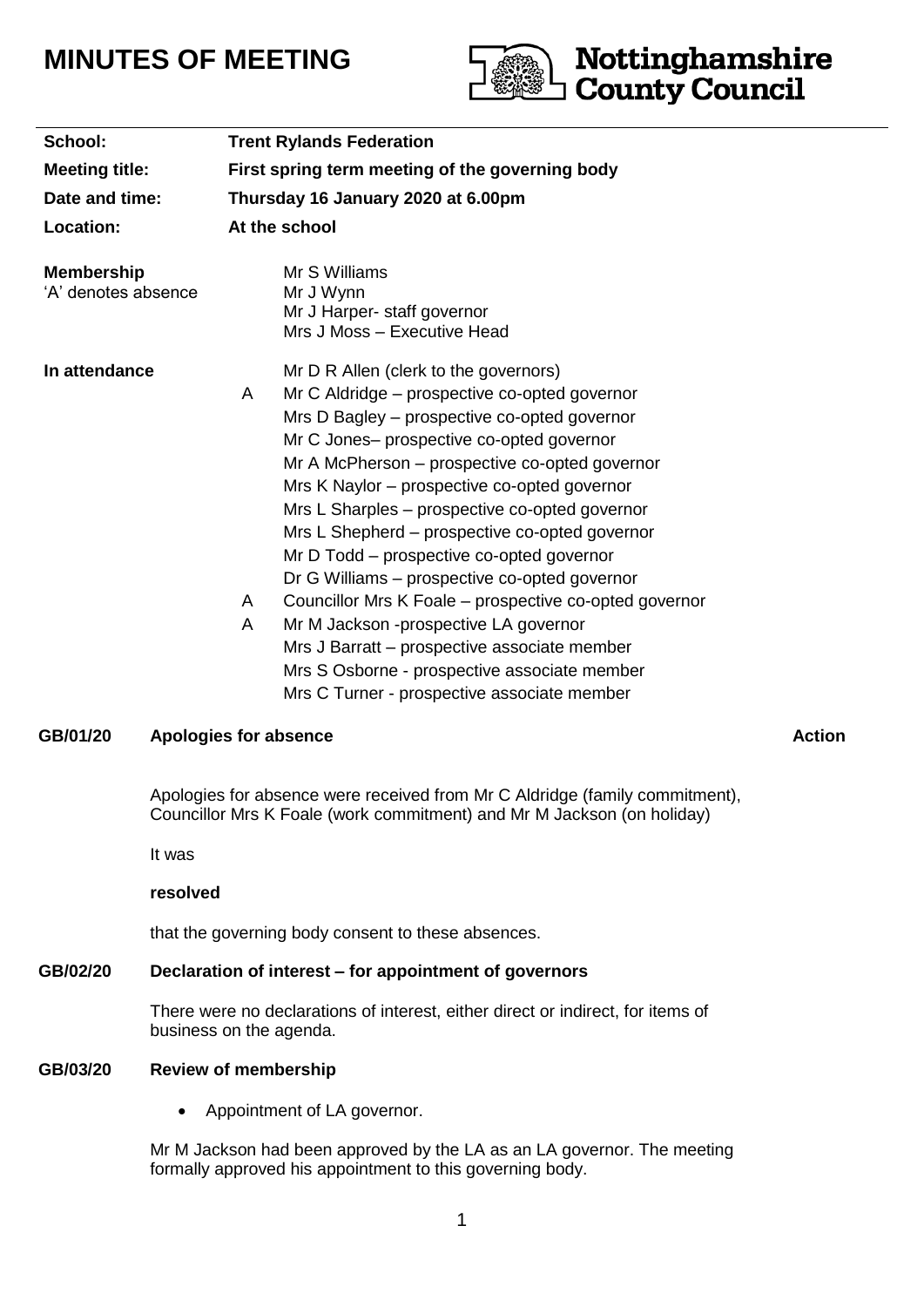Appointment of co-opted governors

Mr Aldridge, Mrs Bagley, Mr Jones, Mr McPherson, Mrs Naylor, Mrs Sharples, Mrs Shepherd, Mr Todd, Dr Williams and Councillor Mrs Foale had all been invited to attend the meeting with a view to their appointment as co-opted governors.

The meeting agreed that their past experience as governors, along with their range of skills would be invaluable assets to the governing body.

The above were therefore formally appointed to the governing body.

Appointment of Associate members

The meeting agreed that Mrs Barratt, Mrs Osborne and Mrs Turner, all heads of school, would bring separate areas of expertise to the governing body.

They were therefore appointed as associate members.

### **GB/04/20 RP1/RP2 and Code of Conduct**

RP1/RP2 and governor Code of Conduct forms were signed by all present at the meeting.

Executive Head to ensure three absent members signed these. **EH**

#### **GB/05/20 Determination of term of office for chair and vice-chair**

Following discussion, the meeting agreed that the chair and vice-chair should be elected in alternate years.

Thus, the chair to be elected for 5 terms and the vice-chair for two term. Following on from this, elections to be held every two years (chair one year, vice-chair the next).

#### **GB/06/20 Election of chair**

Mr C Jones was proposed and seconded for the position of chair. There were no other nominations.

It was

resolved

that Mr C Jones be appointed as chair of the governing body.

# **GB/07/20 Election of vice-chair**

Mrs L Shepherd was proposed and seconded for the position of vice-chair. There were no other nominations.

It was

resolved

that Mrs L Shepherd be appointed as vice-chair of the governing body.

#### **GB/08/20 Completion of duties of the Trent Vale Infant and Nursery School and Beeston Rylands Junior School Governing Bodies**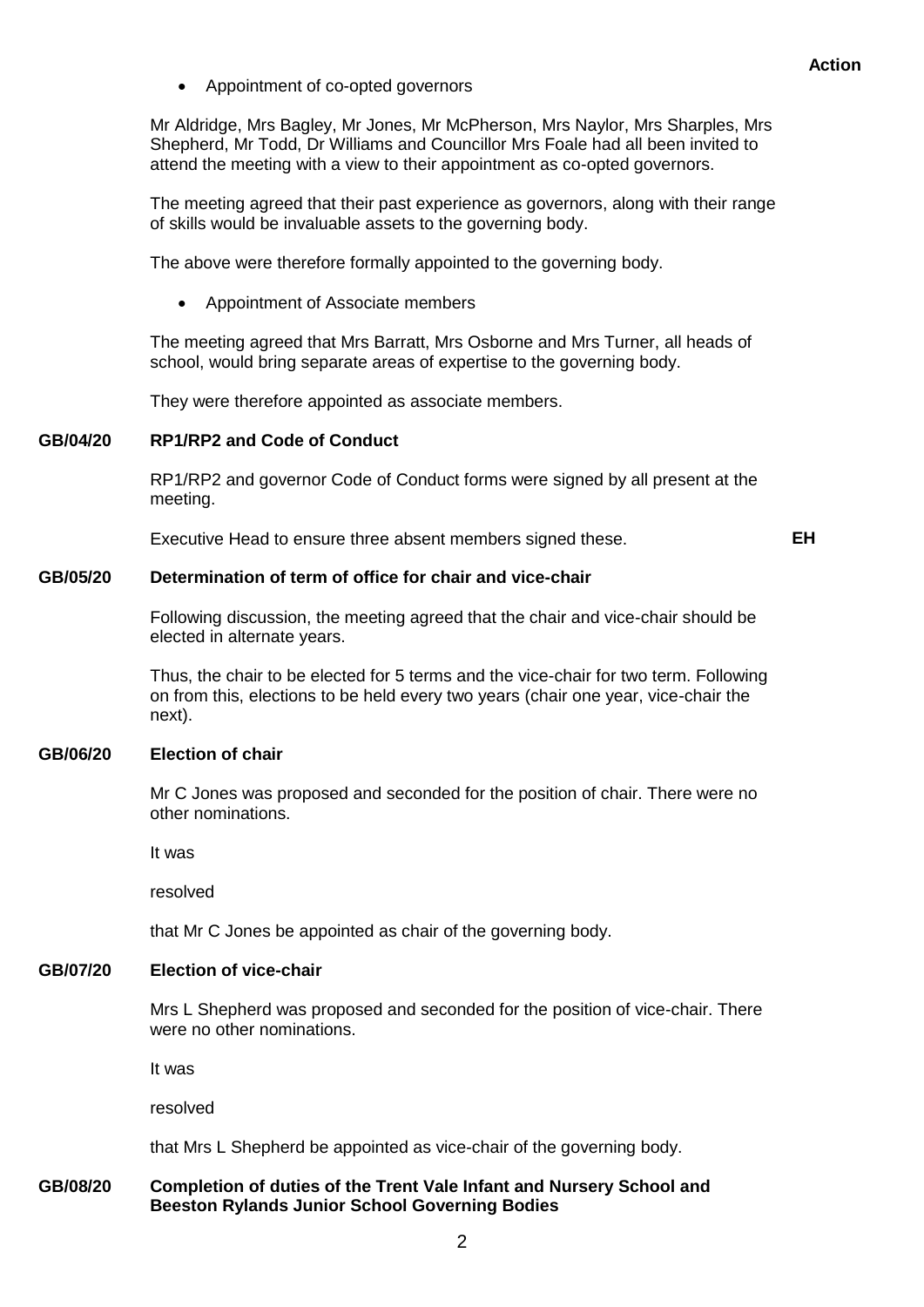Approval of minutes of the Trent Vale Infant and Nursery School autumn term minutes

These were formally approved by the meeting and signed by the chair.

*Review of actions from the above*

All actions had been completed.

 Approval of minutes of the Beeston Rylands Junior School autumn term minutes

These were formally approved by the meeting and signed by the chair.

*Review of actions from the above*

All actions had been completed.

Approval of minutes of the JCC autumn term minutes

These were formally approved by the meeting and signed by the chair.

*Review of actions from the above*

HR are currently sorting the salary matters of the Executive Head and three heads of school.

All other actions had been completed.

• Final report from the Trent Vale Infant and Nursery School governing body.

Report on how Trent Vale Infant and Nursery School Governing Body has discharged its duties in preparation for federation with Beeston Rylands Junior School was read out by the Executive Head.

Copy to be uploaded onto governorhub. **EH**

- 
- Final report from the Beeston Rylands Junior School governing body

Report on how Beeston Rylands Junior School Governing Body has discharged its duties in preparation for federation with Trent Vale Infant and Nursery School was read out by the Executive Head.

Copy to be uploaded onto governorhub.

The meeting was informed that the checking of respective inventories of both schools is nearing completion.

These to be signed off by the chair, once completed. **chair**

# **GB/09/20 Review of delegation and organisation of committees**

Agree committee structure and membership of committees

The meeting agreed that there should be three committees: Resources Committee Pupil Outcomes Committee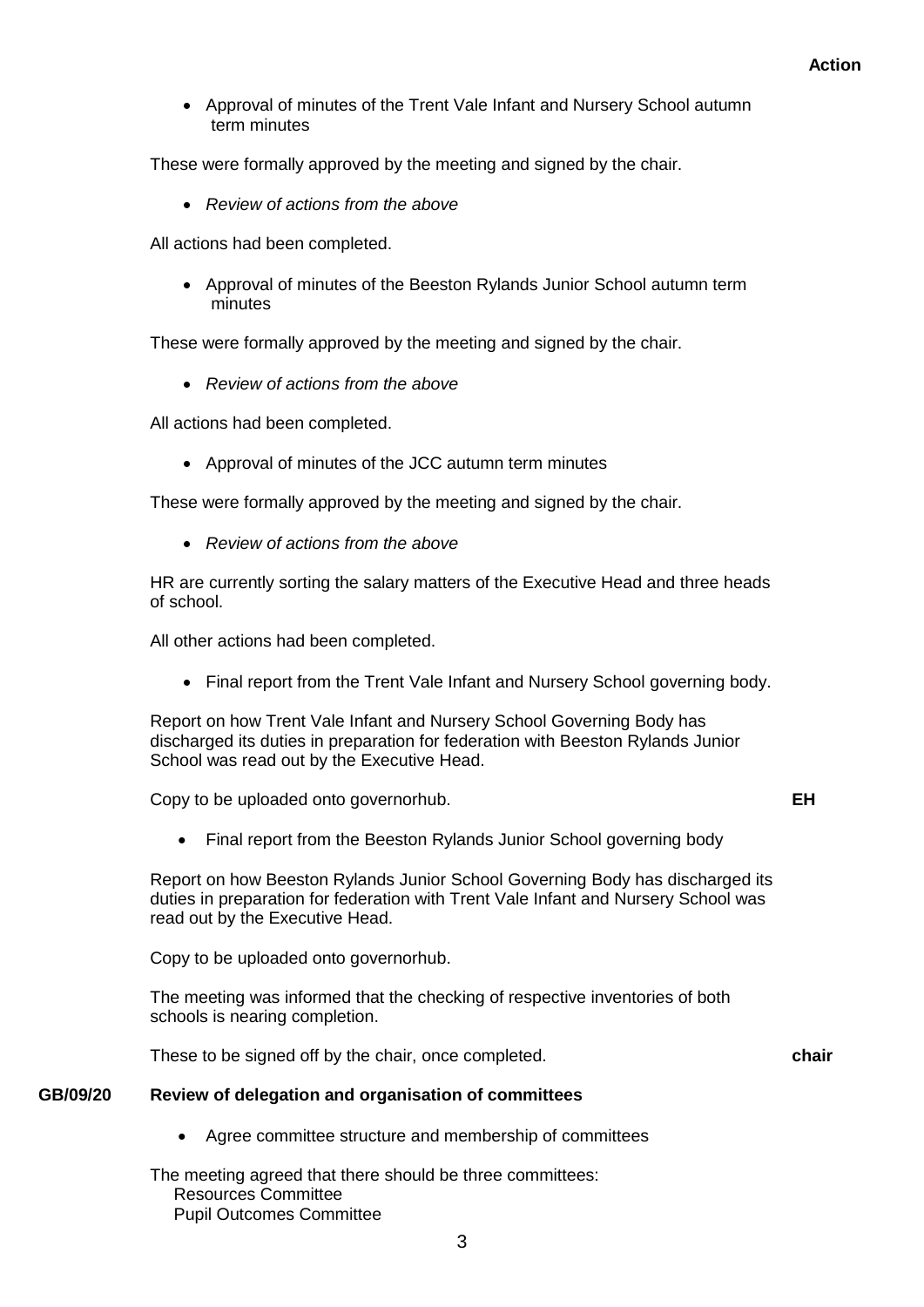# Pay Committee

# *Resources Committee membership:*

Mr M Jackson (chair), Mr S Williams, Mrs K Naylor, Mr C Jones, Mrs L Shepherd, Councillor Mrs K Foale, Mr D Todd, Mr A McPherson, Mrs L Sharples, Mrs J Moss.

# *Pupil Outcomes Committee membership:*

Dr G Williams (chair), Mr S Williams, Mrs K Naylor, Mr C Jones, Mrs L Shepherd, Councillor Mrs K Foale, Mrs D Bagley, Mr J Harper, Mr J Wynn, Mr A McPherson, Mrs L Sharples, Mrs J Moss.

## *Pay Committee membership:*

Mrs L Sharples, Mr D Todd, Mrs D Bagley.

• Approval of delegation – decision planner 2019/20

Previously circulated, **formally approved by the meeting.**

Appointment of link governors

GDPR Mr A McPherson Inventory **Mr A McPherson** 

Safeguarding and LAC Mrs L Shepherd and Mr M Jackson Health and Safety Mr D Todd and Mr C Aldridge SEND **Dr G Williams and Mrs D Bagley** 

Appointment of EH appraisal governors, external advisor and QA governor

Mr C Jones, Mrs L Shepherd, Mr M Jackson to be EH appraisal governors.

External advisor – to be decided.

QA governor – Mrs L Sharples.

### **GB/10/20 Finance matters**

*Budget setting 2020/21 – both schools*

Mrs V Lievesley is Finance officer for both school – she thus has an overview of how the budget of both schools are performing.

Budgets for 2020/21 will be received in school at half term. Work will commence on the school budgets then, with a view to formulating initial budget plans for the FGB meeting of 12 March 2020.

**agenda**

Staff are currently employed by each school separately. Any new staff appointed will be employed by the federation.

*Schools Financial Value Standard (SFVS) for 2019-2020*

Mrs Lievesley is to provide training for selected governors on the new SFVS format.

SFVS to be completed prior to next meeting on 12 March 2020. **agenda**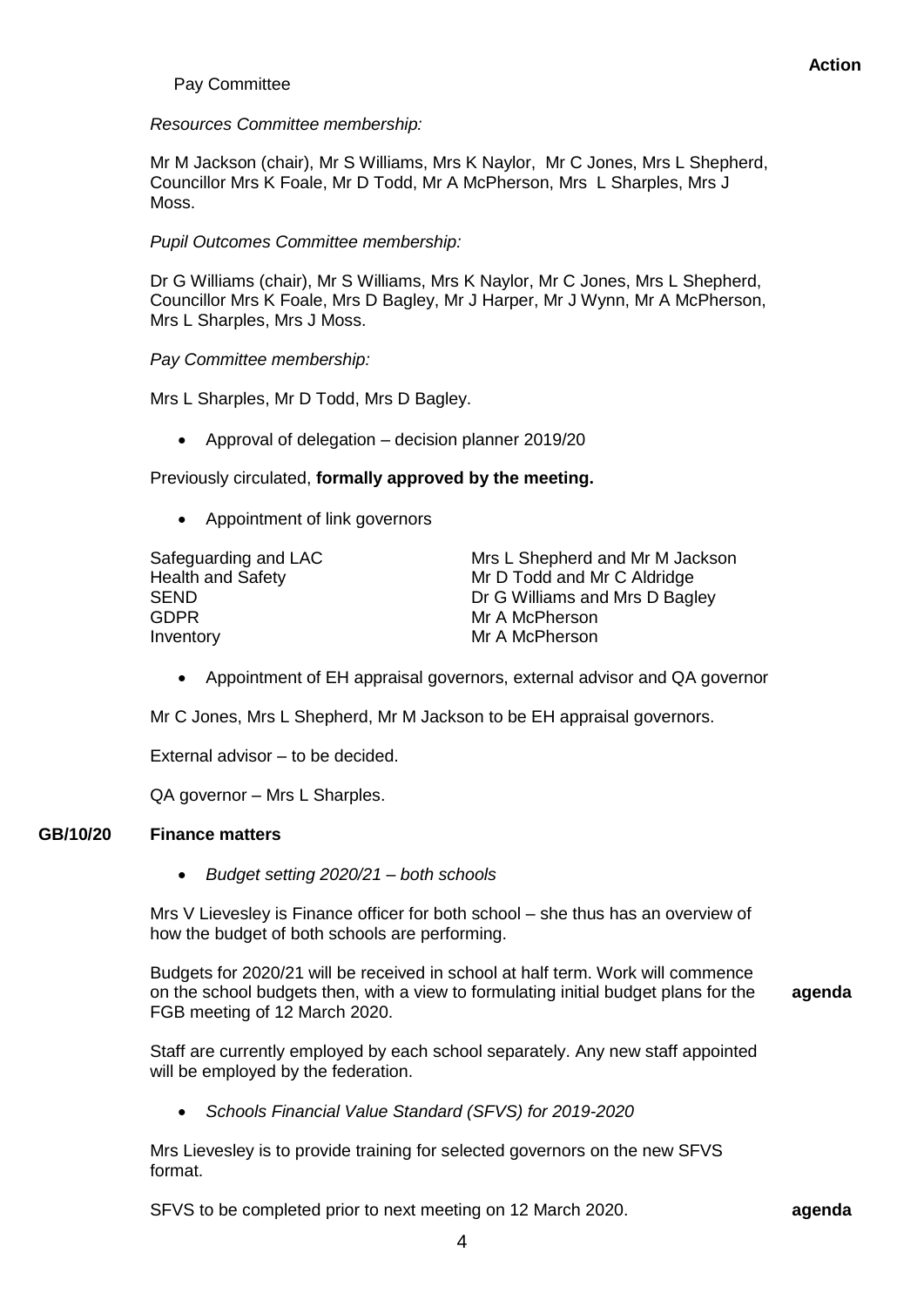*Predicted end of year 2019/20 for Trent Vale*

A deficit of approximately £45k is predicted for Trent Vale.

**Governors asked** how this had come about – mainly due to lengthy staff absences.

**Governors sought detail** of staff absence insurance schemes.

**Governors asked** how the issue of the deficit will be addressed – the LA will set in place a three-year recovery plan.

The Executive Head informed the meeting that the intake for the nursery in September 2020 is looking healthy – this will hopefully improve the financial situation.

*Predicted end of year 2019/20 for Beeston Rylands*

A carry-forward of £62k is predicted for Beeston Rylands.

 *Services for Schools -possible reductions for joint buy-back, what % does each school pay?*

The Executive Head informed the meeting that the two schools were already benefitting in certain aspects of S for S due to the previous collaboration.

She will seek to continue and try to extend this now that the two schools are in the federation.

The two schools already have in place an agreement regarding % payment of the Executive Head's salary – this based on relative pupil numbers at each school.

The meeting agreed that any decisions regarding % payment should be based on a clear rational and be fully transparent.

**Governors questioned** the current movement of staff between the two schools and asked if this is likely to increase.

### **GB/11/20 Vision for the Trent Rylands Federation**

The chair asked for initial thoughts/comments on this, with a more formal process, to be led by "Inclusive Solutions" on a day to be confirmed in June 2020.

The following thoughts/comments were voiced:

*It should be a school for this community, for children within this community.*

*We'll do it, if it's right for the children.*

*The needs of differing cohorts need to be taken into consideration.*

*There's continuity from nursery right through to Y6.*

*Governors need to continue to take into consideration the well-being of staff.*

*The curriculum of the two schools should be broad and relevant to this community. Serving the whole child.*